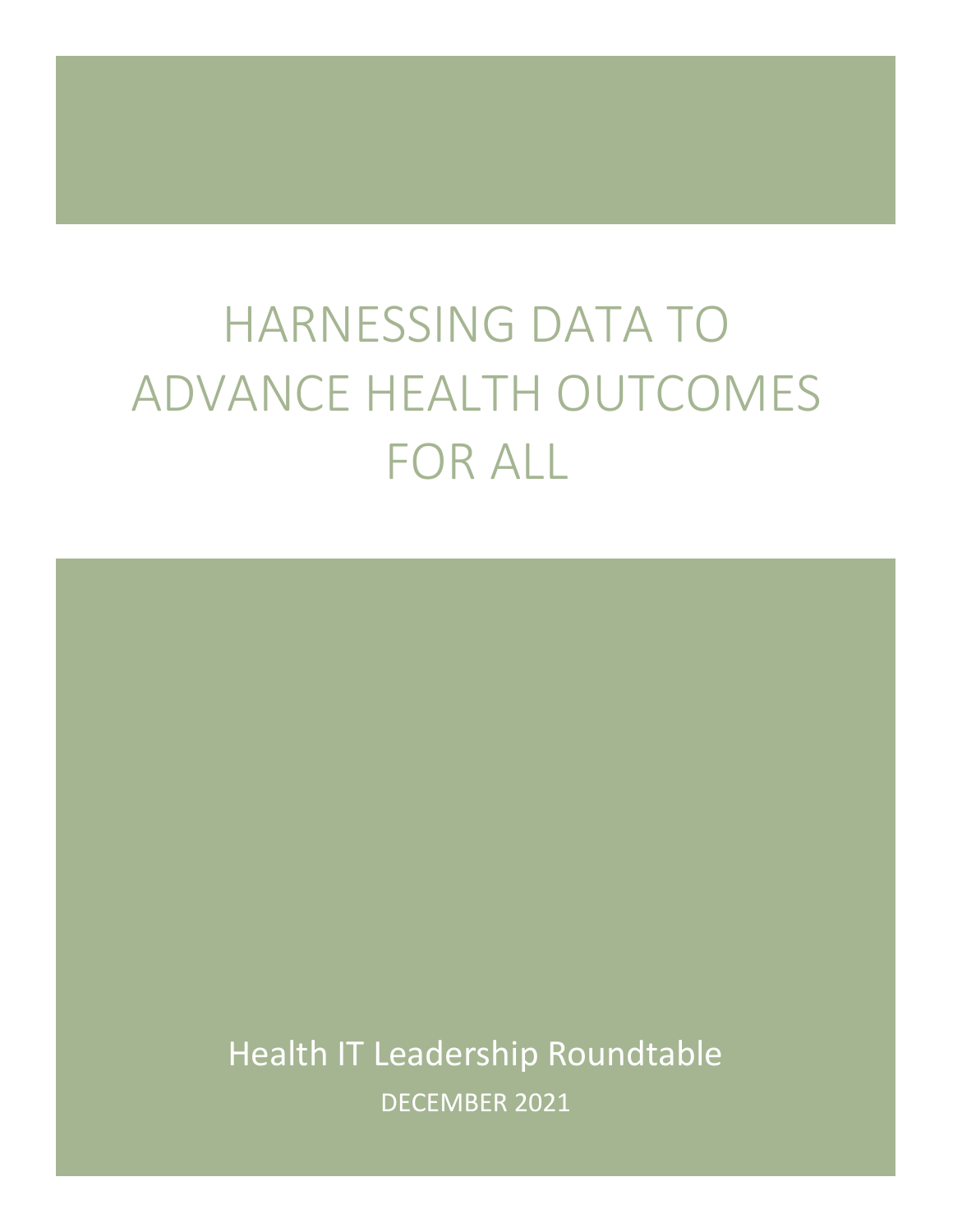# Executive Summary

The health IT landscape has dramatically changed in recent years and especially in the wake of the COVID-19 pandemic, which has brought renewed attention to broad and longstanding challenges in the U.S. health care and public health systems.

As a result, there is an unprecedented opportunity for health care stakeholders to think boldly about their shared health IT goals. Stakeholders from across the health ecosystem have called for significant health IT changes and investments to improve health outcomes for all and to be better prepared for future pandemics.

In October 2021, a wide range of organizations representing clinicians, hospitals, payers, technology companies, and patient and consumer advocates came together to jointly host a **Health IT Leadership Roundtable** event on the *Vision for the Future of Health IT.<sup>1</sup>* Roundtable participants discussed how the health care community can harness data and health IT infrastructure to achieve its shared health outcomes and goals.

The Roundtable focused on two key goals: advancing health equity and modernizing our public health system. Speakers and participants discussed how foundational health IT policies – such as data access, data standardization, interoperability, and privacy and security – are needed to successfully advance these goals. Participants also spoke about the importance of community-engagement and cross-sector partnerships to build needed connection, establish trust, and expand opportunities for impact.

This White Paper summarizes many of the key conversations and perspectives raised during the Roundtable event, as well as recommendations for moving forward. The White Paper: (1) highlights how data can be used to identify disparities and to inform efforts to advance health equity; (2) describes the challenges faced by our public health system and the steps being taken to modernize and improve public health data and infrastructure; and (3) notes key takeaways of policies that will help to advance health IT.

## HEALTH IT LEADERSHIP ROUNDTABLE HOST COMMITTEE

**American Academy of Family Physicians | American College of Physicians | American Health Information Management Association | American Heart Association | American Hospital Association | American Medical Group Association| American Medical Informatics Association | Blue Cross Blue Shield Association | College of Healthcare Information Management Executives | Consumer Technology Association | Federation of American Hospitals | Medical Group Management Association | National Partnership for Women & Families | Premier** 

 $1$  More information about the event and previous Health IT Leadership Roundtable events can be foun[d here](https://sironastrategies.com/health-it-leadership-roundtable-4-vision-for-the-future-of-health-it/).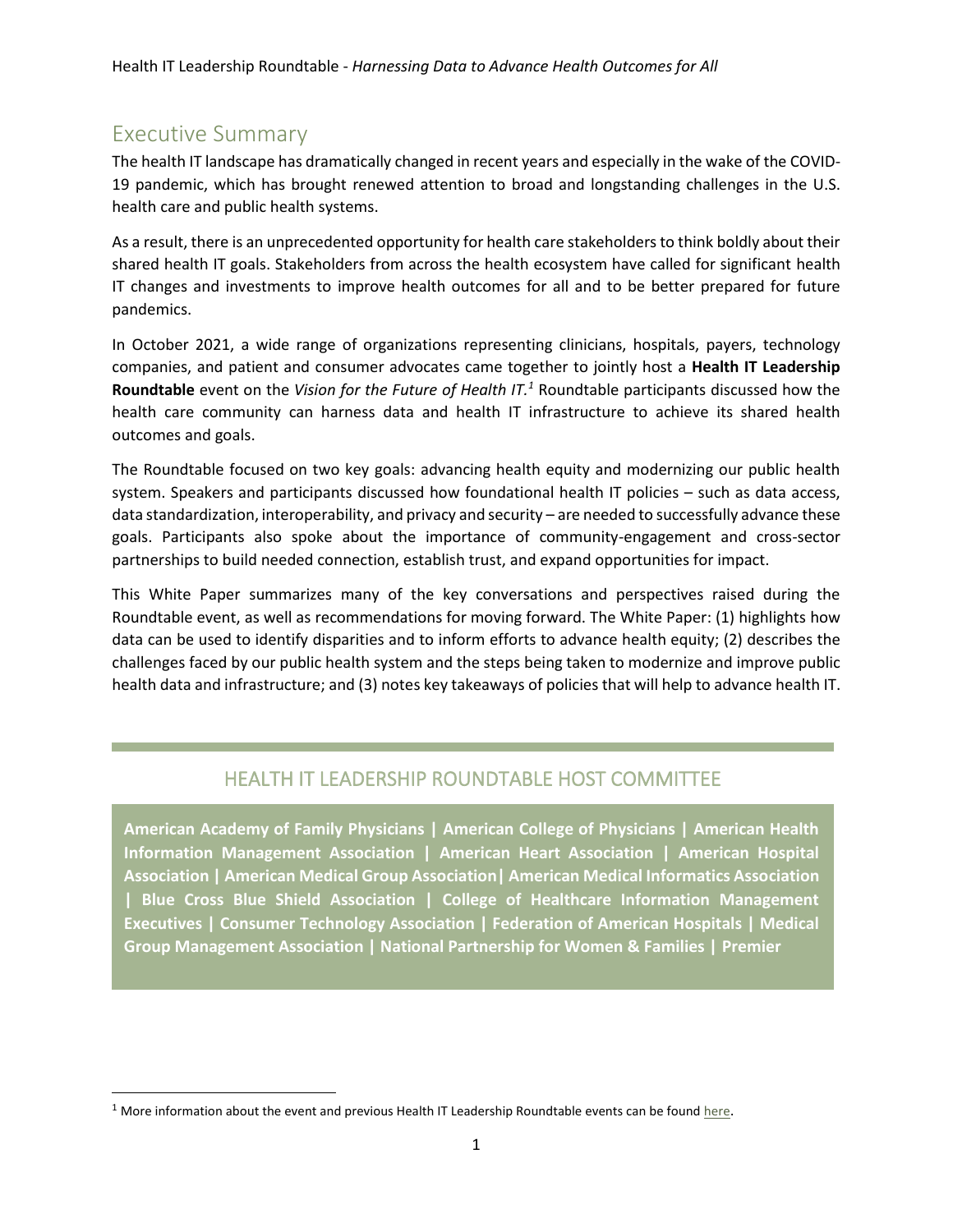### Key Takeaways and Recommendations:

#### Health Equity

- Enable the collection of standardized Race, Ethnicity, Language (REL) data across programs by supporting ongoing development and wide adoption of industry standards.
- Enable collection of standardized social needs data as appropriate by supporting ongoing development of industry standards.
- Ensure industry, government, and communities work together to develop and incentivize adoption of common industry standards.
- Develop industry standards/best practices to ensure privacy is protected and appropriate use of data.
- Partner with trusted entities, such as community-based organizations, to collaborate in screening and collection of information.
- Leverage REL and social needs data to inform where gaps exist, to help in directing resources and in ensuring additional assistance.

#### Public Health

- Appropriate and ensure sustained funding to support a robust public health infrastructure, which includes interoperable systems and workforce capacity.
- Increase data sharing between public health and health care organizations to support identification of public health threats and to help direct responses.
- Establish and maintain multisector collaboration between public, private, and nonprofit organizations to address vaccine hesitancy and to provide targeted outreach to communities.
- Leverage community-based organizations to help supplement public health and health care systems in their public health responses.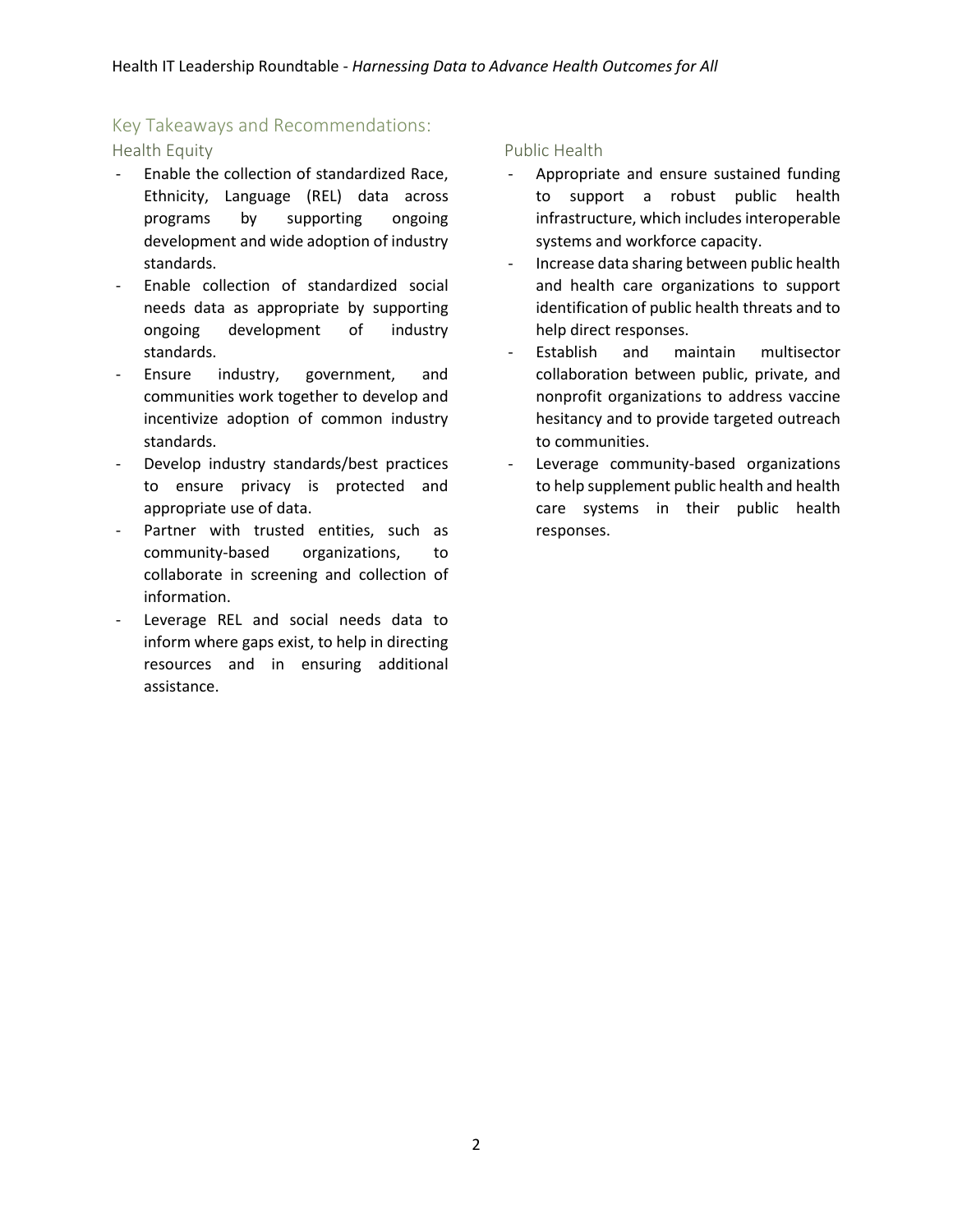# Introduction

COVID-19 emerged two years ago, spreading rapidly spread across the U.S. and the world, impacting lives and communities, and requiring wholescale coordination and rethinking of how we approach public health and health care.

The resulting COVID-19 pandemic exposed many longstanding shortcomings in our systems – uncovering disparities and inequities; highlighting the limitations of our public health system and its ability to generate a response at scale; and showcasing the difficulties in coordinating between public, private, and community-based organizations to improve health.

The pandemic also occurred as largescale changes to health care data and technology systems were already underway. Recent laws and regulations required new connections and interoperability, while the proliferation of value-based care drove coordination across entities and sectors. The compounding pressures of the pandemic led to rethinking of our health care and public health IT systems, requiring new data collections, reporting, connections, and partnership.

Additionally, the private sector has long played a leadership role in developing innovative and patientfocused solutions that improve health and outcomes. Physicians, hospitals, plans, health information exchanges, and technology organizations took initiative over the course of the pandemic to build partnerships, engage with communities, provide targeted care and outreach, and incorporate new technologies, data sets, and digital tools.

Data and technology are foundational elements of our health care and public health systems, and the rapid changes and progress made over the course of the last year would not be possible without the interrelated efforts made by policymakers, the private sector, and communities. As we seek to build on the progress made, we must continue to invest in and augment our data and technology systems, ensuring we have the right data, functionalities, connectivity, and partnerships to advance health outcomes for all.

# Advancing Health Equity through Health Data & Infrastructure

#### Background

Although systemic inequities have long existed in America, the COVID-19 pandemic and its disproportional impact on racial and ethnic minority groups has increased attention to and calls for improving health equity.<sup>2</sup>

<span id="page-3-0"></span>Longstanding barriers and inequities have prevented many "from having fair opportunities for economic, physical and emotional health," leading to disparate health outcomes.[2](#page-3-0) The American Public Health Association defines health equity as when "everyone has the opportunity to attain their highest level of health."<sup>3</sup> The Robert Wood Johnson Foundation (RWJF) further elaborates, "this requires removing obstacles to health such as poverty, discrimination, and their consequences, including powerlessness and lack of access to good jobs with fair pay, quality education and housing, safe environments, and health care."<sup>4</sup> These factors, often referred to as social determinants of health, prevent many from being able to attain the highest level of health.

<sup>&</sup>lt;sup>2</sup> CDC, "Health Equity Considerations and Racial and Ethnic Minority Groups." Availabl[e here](https://www.cdc.gov/coronavirus/2019-ncov/community/health-equity/race-ethnicity.html)

<sup>&</sup>lt;sup>3</sup> APHA, "Health Equity." Available [here.](https://www.apha.org/topics-and-issues/health-equity)

<sup>&</sup>lt;sup>4</sup> Robert Wood Johnson Foundation, "What is Health Equity?" Available [here.](https://www.rwjf.org/en/library/research/2017/05/what-is-health-equity-.html)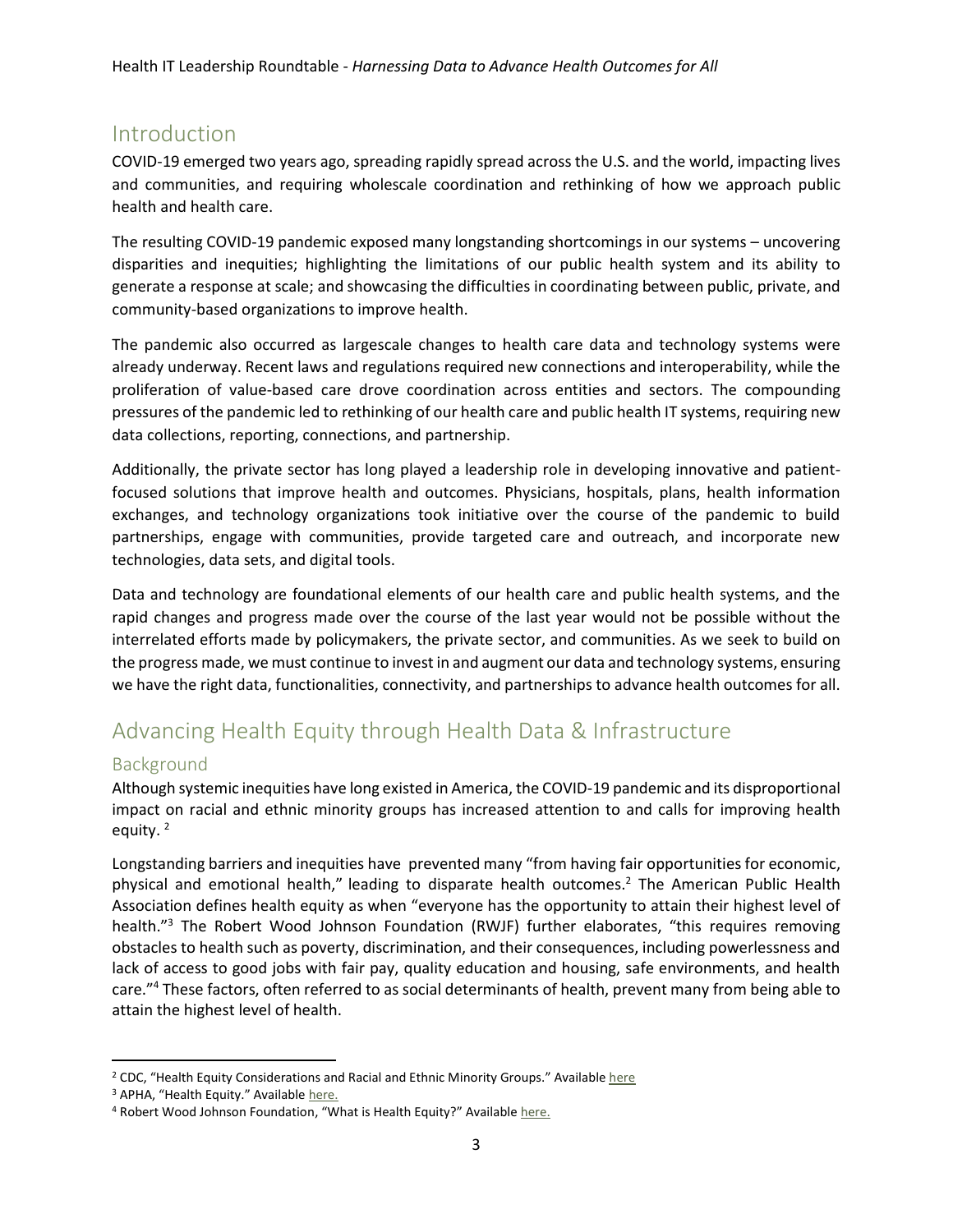The COVID-19 pandemic highlighted in real time how such systemic factors and barriers drive disparate health outcomes. Over the course of the pandemic, Black, Hispanic, and American Indian individuals have had substantially higher rates of infection, hospitalization, and death, as compared with White indivdiuals.<sup>[1,](https://jamanetwork.com/journals/jama/fullarticle/2775687#jvp200266r1)[2](https://jamanetwork.com/journals/jama/fullarticle/2775687#jvp200266r2)</sup> Individuals in these groups are at increased risk for hospitalization and complications, because of a higher prevalence of chronic comorbidities including hypertension, obesity and diabetes.<sup>5</sup> Additionally, people of color were simultaneously more likely to work in frontline positions that put them at increased risk for contracting COVID-19, and were more likely to rely on public transportation and to live in apartment buildings or other housing conditions with limited social distancing options.  $6,10$ 

While the lack of comprehensive and timely public health data has emerged as a widely discussed and lamented limitation in the U.S.' COVID-19 response, aps in collecting, reporting, and aggregating standardized data related to race, ethnicity, and language (REL) and other demographic factors slowed our understanding of the depths of these disparities as they were occurring and stymied many initial efforts to respond.<sup>7</sup>

<span id="page-4-1"></span>The lack of transparency and insight into unfolding and ongoing disparities in COVID-19 and beyond, and the resulting impact on many individuals and communities, has driven action across our health care and public health systems, and throughout government, to improve our health data and infrastructure systems to improve overall equity.

#### Steps to Advance Health Equity

The federal government has recently engaged in several strategies to improve its understanding of health inequities, to provide culturally appropriate resources and support, and to better align incentives to drive improved health outcomes for all – many of which rely on harnessing data and technological connections.

<span id="page-4-0"></span>HHS and the Centers for Disease Control and Prevention (CDC) have issued grant funding and targeted culturally relevant outreach and education around testing and vaccines to underserved populations, including most recently \$140 million to expand community-based efforts to conduct local outreach and address barriers to vaccination in traditionally underserved communities.<sup>8,9</sup> The Assistant Secretary for Planning and Evaluation (ASPE) has researched and issued several reports with recommendations on eliminating health disparities, including the potential creation of health equity measures in Medicare's value-based programs.10,11 The new CMS Innovation Center Strategy emphasizes that health equity will be at the center of new model development and notes that all new models will require participants to collect and report the demographic data of their beneficiaries and, as appropriate, data on social needs and social determinants of health.<sup>12</sup> Finally, the Office of the National Coordinator for Health IT (ONC) has announced its intent to pursue health equity by design in all programs and initiatives.  $^{13}$ 

<sup>&</sup>lt;sup>5</sup> JAMA Network "Racial and Ethnic Health Disparities Related to COVID-19." Available [here.](https://jamanetwork.com/journals/jama/fullarticle/2775687)

<sup>6</sup> Kaiser Family Foundation, "Communities of Color at Higher Risk for Health and Economic Challenges due to COVID-19." Availabl[e here.](https://www.kff.org/coronavirus-covid-19/issue-brief/communities-of-color-at-higher-risk-for-health-and-economic-challenges-due-to-covid-19/)

<sup>&</sup>lt;sup>7</sup> Kaiser Family Foundation, "Advancing Health Equity Requires More and Better Data." Available [here](https://www.kff.org/policy-watch/advancing-health-equity-requires-more-better-data/)

<sup>8</sup> CDC, "CDC Awards \$3 Billion to Expand COVID-19 Vaccine Programs." Available here.

<sup>9</sup> HHS, HRSA, "HHS Announces \$143.5 Million to Expand Community-Based Efforts to Address Barriers to COVID-19 Vaccination." Available [here.](https://www.hhs.gov/about/news/2021/11/10/hhs-announces-143-million-to-expand-community-based-covid-19-vaccination-efforts.html)

<sup>&</sup>lt;sup>10</sup> HHS ASPE, "Health Disparities by Race and Ethnicity During the COVID-19 Pandemic: Current Evidence and Policy Approaches." Available [here.](https://aspe.hhs.gov/sites/default/files/private/pdf/265206/covid-equity-issue-brief.pdf)

<sup>&</sup>lt;sup>11</sup> HHS ASPE, "Developing Health Equity Measures." Available [here](https://aspe.hhs.gov/reports/developing-health-equity-measures)

<sup>&</sup>lt;sup>12</sup> CMS Innovation Center, "Innovation Center Strategy Refresh." Available [here.](https://innovation.cms.gov/strategic-direction-whitepaper)

<sup>&</sup>lt;sup>13</sup> ONC, "ONC Health IT Framework for Advancing SDOH Data Use and Interoperability." Available here.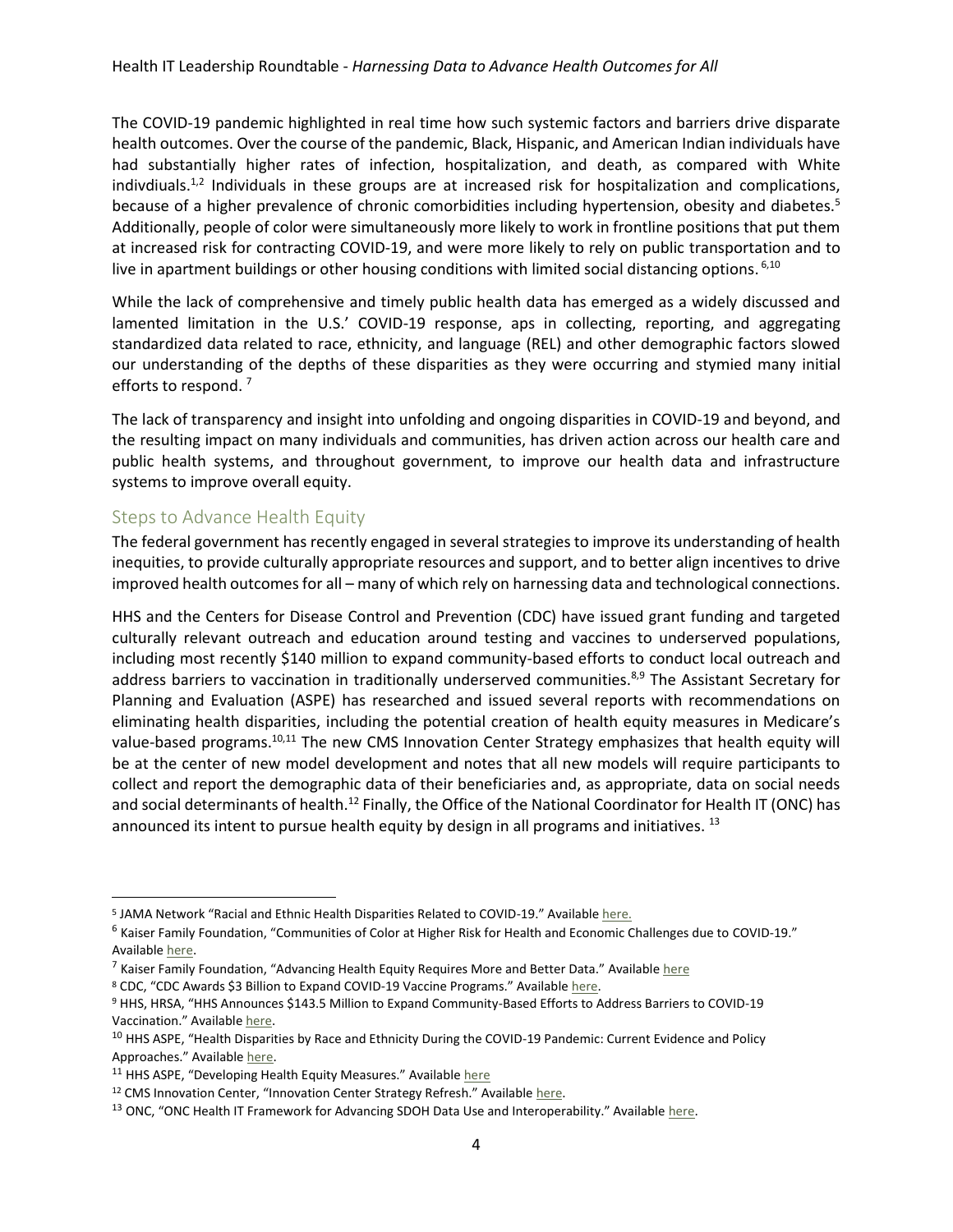Congressional members and committees have also expressed significant interest in tackling inequities. For example, Congress is considering several provisions around health equity in the Build Back Better package, including provisions to address maternal health disparities through data collection, quality metrics, and digital tools. <sup>14</sup> Additionally, the House Ways & Means Committee has pledged to use health equity as a lens to evaluate all its policymaking. The Committee has undertaken several steps over the last few years to advance health equity, including the launch of the bipartisan Rural and Underserved Communities Task Force; a request for information from stakeholders on the barriers the Committee should be considering and a subsequent report; and a Committee Report and Framework called "Something Must Change, Inequities in Policy and Society" and a legislative framework aimed at addressing economic and health inequities.15,16,17,18 Finally, the recently launched Congressional Social Determinants of Health Caucus is in the process of reviewing responses to its request for information on legislative solutions to address social determinants of health.<sup>19</sup>

Stakeholders outside of government have also been active. For example, groups such as the American Academy of Family Physicians, American Hospital Association, Blue Cross Blue Shield Association, Families USA, and others have released guidance and materials on steps to improve care provided to all, better collect standardized REL and other data, and to help patients and consumers overcome barriers to accessing care.<sup>20,21,22,23</sup> Finally, RWJF established an independent National Commission to Transform Public Health Data Systems to reimagine the public health infrastructure to advance health equity.<sup>24</sup>

#### Key Ongoing Challenges and Needed Steps

Despite ongoing efforts and new initiatives, foundational gaps remain. One of the key initial barriers that stakeholders have identified isthat there is limited use of uniform, commonly used standards and minimal requirements for collecting and reporting REL and social needs data. Aggregated, standardized REL and social needs data is key to understanding the scope and extent to which certain populations face disparate outcomes and informing targeted and effective responses.

Although the Office of Management and Budget and the CDC have both established data standards for the collection and reporting of REL data, there are few requirements for the use of such standards or for

<sup>&</sup>lt;sup>14</sup> White House, "Build Back Better Framework", Available [here.](https://www.whitehouse.gov/briefing-room/statements-releases/2021/10/28/build-back-better-framework/)

<sup>15</sup>House Ways & Means Committee, "Rural and Underserved Communities Health Task Force Request for Information." Availabl[e here.](https://waysandmeans.house.gov/rural-and-underserved-communities-health-task-force-request-information)

<sup>&</sup>lt;sup>16</sup> House Ways & Means Committee, "Left Out: Barriers to Health Equity for Rural and Underserved Communities." Available [here.](https://waysandmeans.house.gov/sites/democrats.waysandmeans.house.gov/files/documents/WMD%20Health%20Equity%20Report_07.2020_FINAL.pdf) 

 $\overline{^{17}}$  House Ways & Means Committee, "Something Must Change: Inequities in U.S. Policy and Society." Available [here.](https://waysandmeans.house.gov/sites/democrats.waysandmeans.house.gov/files/documents/WMD%20Health%20and%20Economic%20Equity%20Vision_REPORT.pdf)

<sup>&</sup>lt;sup>18</sup> House Ways & Means Committee, "A Bold Vision for a Legislative Pathway Toward Health and Economic Equity."

<sup>&</sup>lt;sup>19</sup> Congressional Social Determinants of Health Caucus. Available here.

<sup>&</sup>lt;sup>20</sup> American Academy of Family Physicians, "Health Equity Curricular Toolkit." Available [here.](https://www.aafp.org/family-physician/patient-care/the-everyone-project/health-equity-tools.html)

<sup>&</sup>lt;sup>21</sup> American Hospital Association, "Race, Ethnicity, Language Data Collection Best Practices." Available [here.](http://forces4quality.org/af4q/download-document/6011/Resource-validated_final_rel_data_collection_best_practice_guidelines_updated_11-28.pdf)

<sup>&</sup>lt;sup>22</sup> Blue Cross Blue Shield Association, "National Health Equity Strategy." Available [here.](https://www.bcbs.com/the-health-of-america/healthequity/strategy)

<sup>&</sup>lt;sup>23</sup> Families USA, "Making progress Toward Health Equity: Opportunities for State Policymakers to Reduce Health Inequities Through Payment and Delivery System Reform." Available [here.](https://familiesusa.org/resources/making-progress-toward-health-equity-opportunities-for-state-policymakers-to-address-health-disparities-through-payment-and-delivery-system-reform/)

<sup>&</sup>lt;sup>24</sup> Robert Wood Johnson Foundation, "Better Data for Better Health." Available [here.](https://www.rwjf.org/en/library/collections/better-data-for-better-health.html)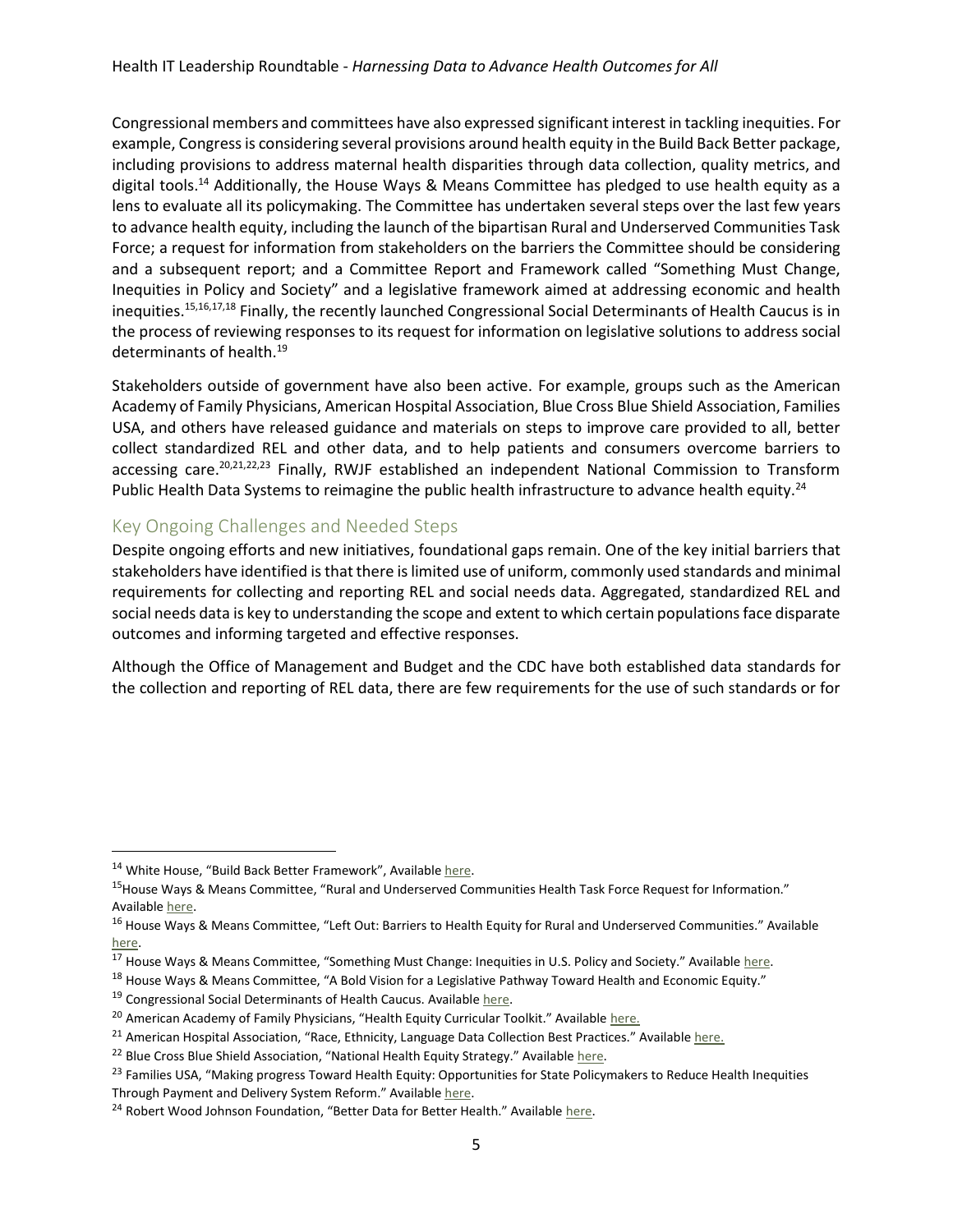reporting of REL data. $25,26$  In practice, many organizations have adopted modified standards, or collect additional information beyond the OMB or CDC standards. Some organizations have advocated for more specificity and granularity beyond the broad categorizations established by OMB and CDC, and for the collection of other types of information, such as sexual orientation and gender identity (SOGI) data.<sup>27</sup>

Similarly, although many organizations and clinicians screen individuals for social needs using a range of commonly available screening tools, collected social needs data is often not standardized nor uniformly entered into systems of record.

Lack of uniformity in collecting and reporting this information makes it difficult to aggregate data and draw inferences across different populations, organizations and state and government agencies.

To address these concerns, health care organizations, communities, and the federal government should work together to create common industry standards and collection methods. Common industry standards will help to enable improved collection and exchange of data.

In the area of industry standards, the HL7 Gravity Project has led consensus-based efforts to create common social needs data standards and has encouraged the federal government and key industry stakeholders to adopt such standards.<sup>28</sup>

Federal and state governments can play a role in incentivizing stakeholders to collect standardized REL or social needs data and should also develop and provide appropriate educational and technical assistance resources.

Additionally, it is important to consider the role of health and digital literacy; patients and consumers should understand what their data is being used for and how to interpret it. The government can

# Race, Ethnicity, and Language Data

Many stakeholders raised concerns early in the COVID-19 pandemic about the virus's disproportionate impact on minority populations and called for the federal government to increase requirements for the collection of race, ethnicity, and language data and to make such data publicly available. *i,ii,iii* 

In June of 2020, HHS began requiring laboratories to report REL data to the federal government to better understand how COVID-19 was impacting different racial and ethnic communities. The Trump Administration also announced a series of efforts to improve the understanding of COVID-19's impact on minorities. iv, v, vi

Yet, despite these actions, as of October 5, 2021, race and ethnicity data was only known for roughly 60 percent of the over 34 million COVID-19 cases.<sup>vii</sup> The same issues have persisted with vaccine rollout, where REL data collection continues to be limited, despite being required. During the first month of the U.S.' vaccine rollout, race and ethnicity data were missing for 48 percent of people, even though collection was required.<sup>vii</sup>

<sup>i</sup> Senator Warren, "Senator Warren Introducing Bicameral Legislation to Require Federal Government to Collect and Report Coronavirus Demographic Data – Including Race and Ethnicity." Availabl[e here](https://www.warren.senate.gov/newsroom/press-releases/senator-warren-introducing-bicameral-legislation-to-require-federal-government-to-collect-and-report-coronavirus-demographic-data_--including-race-and-ethnicity)

- ii AAMC, "AAMC Calls for Enhanced COVID-19 Data Collection on Health Disparities.' Availabl[e here](https://www.aamc.org/news-insights/press-releases/aamc-calls-enhanced-covid-19-data-collection-health-disparities)
- iii AMA, "Top Physician Orgs Urge COVID-19 Mortality Data by Race, Ethnicity." Available [here](https://www.ama-assn.org/press-center/press-releases/top-physician-orgs-urge-covid-19-mortality-data-race-ethnicity)
- iv HHS, "HHS Announces New Laboratory Data Reporting Guidance for COVID-19 Testing." Available [here.](https://www.cdc.gov/media/releases/2020/p0604-new-lab-data-reporting.html)

vi HHS, COVID-19 Pandemic Response, Laboratory Data

- Reporting: CARES Act Section 18115." Available [here.](https://www.hhs.gov/sites/default/files/covid-19-laboratory-data-reporting-guidance.pdf)
- vi HHS, "HHS Initiatives to Address the Disparate Impact of COVID-19 on African Americans and Other Racial and Ethnic Minorities." Availabl[e here.](https://www.hhs.gov/sites/default/files/hhs-fact-sheet-addressing-disparities-in-covid-19-impact-on-minorities.pdf)

vii [CDC, "COVID Data Tracker" Available](https://covid.cdc.gov/covid-data-tracker/#demographics) here

vii Health Affairs, "Centering Equity in the Design and Use of Health Information Systems: Patterning with Communities on Race, Ethnicity, and Language Data." Available here

<sup>&</sup>lt;sup>25</sup> CMS Office of Minority Health, "Explanation of Data Standards for Race, Ethnicity, Sex, Primary Lang[uage, a](https://www.healthaffairs.org/do/10.1377/hblog20210514.126700/full/)nd Disability." Availabl[e here.](https://minorityhealth.hhs.gov/omh/browse.aspx?lvl=3&lvlid=54)

<sup>&</sup>lt;sup>26</sup> CDC, "Race and Ethnicity Code Set, Version 1.0." Available [here.](https://www.cdc.gov/phin/resources/vocabulary/documents/cdc-race--ethnicity-background-and-purpose.pdf)

<sup>&</sup>lt;sup>27</sup> AAFP, "Collecting Racial, Ethnic, Sexual Orientation, and Gender Identity Data in Surveys." Available [here](https://www.aafp.org/about/policies/all/collecting-racial-ethnic-sexual-orientation-gender-identity-data-surveys.html)

<sup>&</sup>lt;sup>28</sup> The Gravity Project, Availabl[e here.](https://www.hl7.org/gravity/)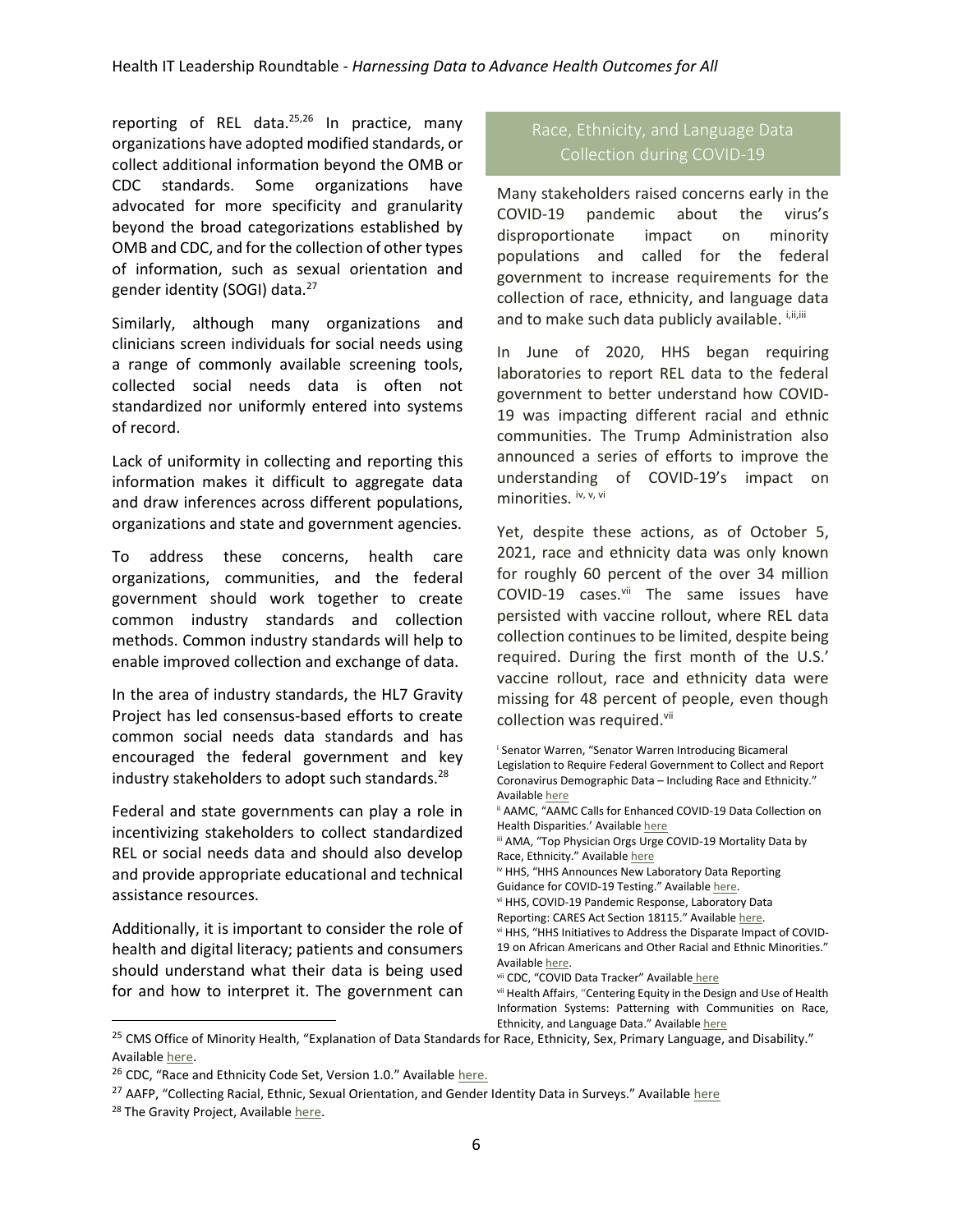play a role in raising awareness of the importance of collecting data and on educating stakeholders and patients and consumers as to why the data is being collected and how it will be used.<sup>[7](#page-4-1)</sup>

It can be challenging to build the trust necessary to collect data from individuals regarding their race and ethnicity, or the presence of housing or food access needs. Partnering with trusted community voices and organizations in the development and dissemination of educational materials and adapting to the needs of the community can help to build trust and sustained connections.

At the same time, it's important to ensure there are sufficient guardrails and protections around sharing and use of sensitive data, especially given a history of misuse.<sup>29</sup> Although data has the potential to help us track and understand inequities and better target needs, it also has the potential to exacerbate disparities. As one example, the House Ways & Means Committee Democratic staff issued a report in October 2021 examining the use of race data in clinical algorithms and finding that, unless addressed, the current methods and assumptions underlying many algorithms can further perpetuate existing disparities.<sup>30</sup> Health care organizations should work alongside the federal government to develop industry standards and best practices to ensure the appropriate use of data.

# Modernizing and Advancing Public Health

#### Background

The COVID-19 pandemic placed enormous strain on our health care and public health systems, exposing long-standing disparities and inequities, and straining fragmented systemsthat often struggled to respond effectively and efficiently. As we emerge from a post-pandemic world, one of the lessons learned has been the need for a health and public health data system that is capable of data collection at-scale and realtime information sharing between public health agencies, health care clinicians, and the federal government to respond effectively and equitably against emerging threats.

Investment in our health care and public health systems have largely been separate and unequal, making coordination between the two difficult. Public health funding has also largely supported disparate aspects of community health, owing to the public health system's siloed nature. While COVID-19 relief funding has provided significant amounts of funding to the CDC and jurisdictional public health programs – and President Biden's fiscal year 2022 budget request<sup>31</sup> includes the largest boost in funding in nearly 20 years – decades of underfunding left the public health system struggling to effectively respond to the scope of the COVID-19 pandemic.

Chronic underinvestment has impacted the scale of the public health workforce and public health agencies' ability to invest in state-of-the-art systems and technology that are capable of exchanging data in real-time with health care organizations, communities, and other government agencies. The limited use of public health data standards hindered efforts to aggregate and report data, for state and federal governments to identify trends and disparities, and to respond efficiently.

Additionally, due to data sharing limitations, it has often been difficult for plans, clinicians, or community partners to know whether individuals have been vaccinated, or to access critical information at the point of care, adding to the complexity of public health outreach initiatives.

<sup>&</sup>lt;sup>29</sup> Health Affairs, "Centering Equity in The Design and Use Of Health Information Systems: Partnering With Communities On Race, Ethnicity, And Language Data." Available [here.](https://www.healthaffairs.org/do/10.1377/hblog20210514.126700/full/)

<sup>&</sup>lt;sup>30</sup> House Ways & Means Committee, "Clinical Decision Support Tools and The (Mis)Use Of Race." Available [here.](https://waysandmeans.house.gov/sites/democrats.waysandmeans.house.gov/files/documents/Fact%20Versus%20Fiction%20Clinical%20Decision%20Support%20Tools%20and%20the%20(Mis)Use%20of%20Race%20(2).pdf)

<sup>31</sup> White House, "President's Budget." Available here.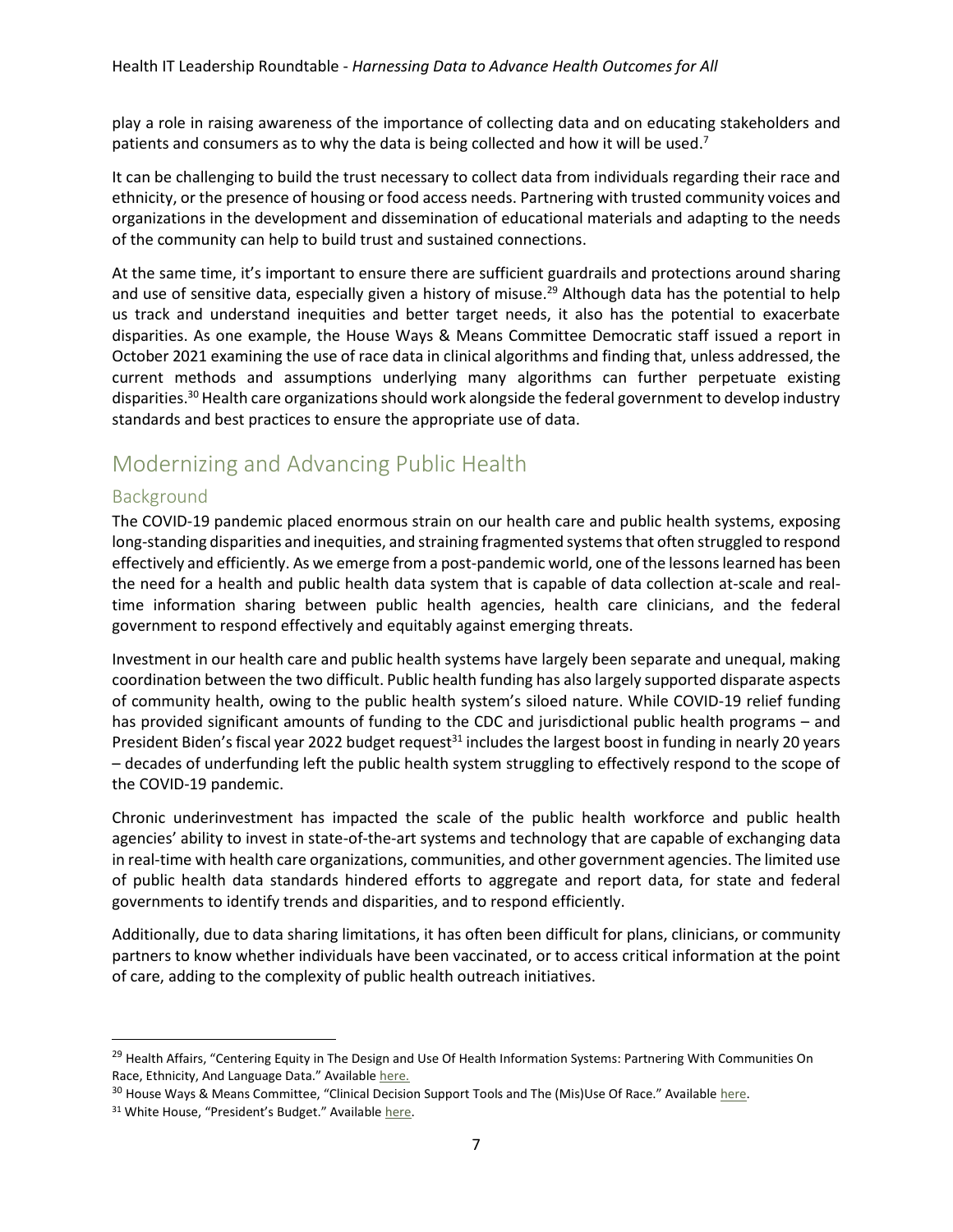Despite these limitations, public health and health care organizations and systems have shown remarkable agility and innovation over the course of the pandemic, working to overcome obstacles and continuously improve their response.

## Actions to Improve Public Health Data and Infrastructure

#### *Federal Efforts*

The federal government has placed responding to COVID-19 and improving our public health systems as a top priority. For instance, in one of his first acts upon entering office, President Biden signed an Executive Order on Ensuring a Data-Driven Response<sup>32</sup> instructing federal agencies to improve public health data collection and reporting processes.

As part of HHS' response to the Executive Order, the Office of the National Coordinator for Health Information Technology (ONC) Health Information Technology Advisory Committee (HITAC) stood up a Public Health Data Systems Task Force to identify and prioritize policy and technical gaps associated with effectiveness, interoperability, and connectivity of information systems relevant to public health.

The Task Force issued a set of recommendations to inform future ONC work, and which recommended ONC work collaboratively across CDC, CMS, OCR, FDA and other agencies. ONC is in the process of reviewing the recommendations, and in the meantime, it has engaged in cross-agency coordination with the CDC on efforts related to standardization of data elements,  $33$ interoperability and trusted exchange, $34$  and promoting a Fast Healthcare Interoperability Resources (FHIR) roadmap for public health.<sup>35</sup>

The federal government is engaged in other initiatives to improve health data and infrastructure including CDC's recently announced Center for Forecasting and Outbreak Analytics,<sup>36</sup> which will bring together public

# Force

The HITAC Public Health Data Systems Task Force issued a final report with 52 recommendations in total, including:

- 22 recommendations related to public health data systems infrastructure, syndromic surveillance, laboratory reporting, case reporting, immunizations, situational awareness data, and standards development and adoption.
- 16 recommendations related to needed policy underlying the development of 21st century public health data systems and funding mechanisms by which these systems can be achieved.
- **6** cross-cutting recommendations that apply across the spectrum of public health data systems to facilitate a range of key activities.
- 6 recommendations for improving engagement between public health authorities, healthcare organizations and practitioners, individuals, and governing bodies at the federal, state, and local levels.
- 2 recommendations, as well as through guidance within the other sections, this report identifies data systems, data uses, and strategic approaches necessary to address historically underresourced needs, eliminate health disparities, and advance health equity in the U.S.

<sup>1</sup> HITAC Recommendations Availabl[e here.](file:///C:/Users/ajbel/AppData/Local/Microsoft/Windows/INetCache/Content.Outlook/3A7875FK/i%20Senator%20Warren,)

health data, disease modeling, data scientists, and private and public health practitioners.

<sup>32</sup> White House, "Executive Order on Ensuring a Data-Driven Response to COVID-19 and Future High-Consequence Public Health Threats." Available [here.](https://www.whitehouse.gov/briefing-room/presidential-actions/2021/01/21/executive-order-ensuring-a-data-driven-response-to-covid-19-and-future-high-consequence-public-health-threats/)

<sup>33</sup> ONC, "Thinking Outside the Box: The USCDI+ Initiative." Available here.

<sup>34</sup> ONC, "Trusted Exchange Framework and Common Agreement." Available here.

<sup>35</sup> ONC, "Fast Healthcare Interoperability Resources (FHIR)." Available here.

<sup>36</sup> CDC, "CDC Stands Up New Disease Forecasting Center." Available here.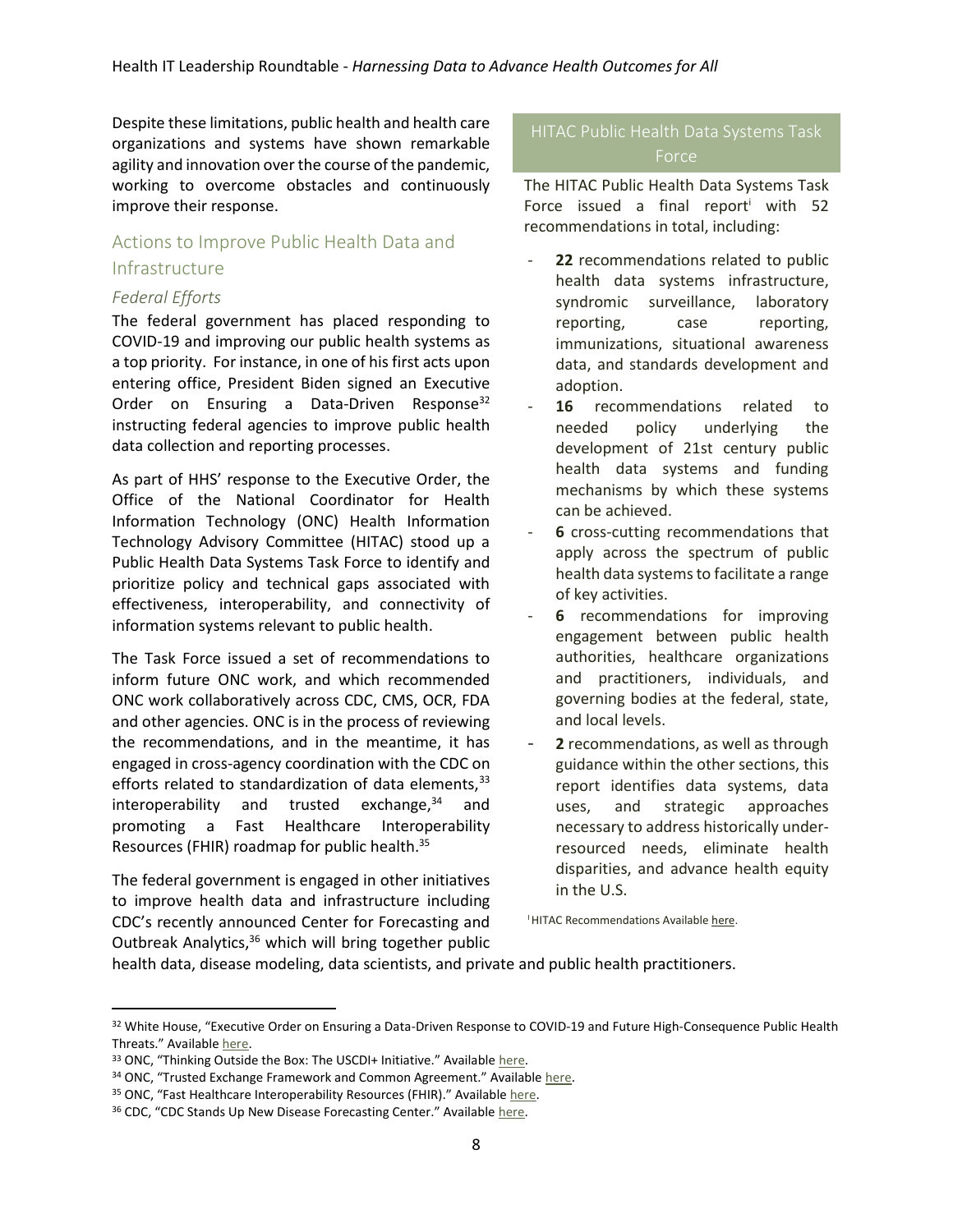Finally, the Coronavirus Aid, Relief, and Economic Security (CARES) Act<sup>37</sup> and the American Rescue Plan Act<sup>38</sup> provided CDC with \$1 billion for public health data modernization, including the CDC Data Modernization Initiative (DMI). CDC's DMI<sup>39</sup> brings together state, tribal, local, and territorial public health jurisdictions and private and public sector partners to create modern, interoperable and real-time public health data and surveillance systems. CDC aims to promote seamless reporting of clinical and laboratory data to public health, ensure interoperability among core public health surveillance systems, and support cross-cutting upgrades, such as migration to the cloud and access to new data sources.

Referring to the CDC's Data Modernization Initiative in her keynote remarks during the Health IT Leadership Roundtable, Catherine Oakar, Special Assistant to the President for Public Health and Disparities noted: *"It will move us from a siloed and brittle public health data system to a more connected, resilient, adaptable, and sustainable early response system."*

Meanwhile, members of Congress have also held several hearings $40,41$  focused on public health infrastructure and data, issued staff reports $42,43,44,45,46$  with recommendations, and have advocated for passage of legislation that would improve and bolster the public health system.

For example, Representative Doris Matsui (D-CA) and Senator Richard Blumenthal (D-CT) introduced the bicameral *Public Health Funding Prevents Pandemics Act<sup>47</sup>* to restore full funding to the Prevention and Public Health Fund (PPHF), which is the first and only federal mandatory public health funding stream. The PPHF supports vital public health programs, including those involved in responding to the COVID-19 pandemic like the Epidemiology and Lab Capacity program. Despite the original intent to build up reserves through the fund, it has instead been repeatedly depleted for other uses, limiting its ability to be leveraged in cases of a public health emergency.

Similarly, several Senate Democrats, including Senate HELP Committee Chair Patty Murray (D-WA) and 19 of her colleagues re-introduced the *Public Health Infrastructure Saves Lives Act,* <sup>48</sup> which would provide \$4.5 billion in sustained, predictable funding to support state, territorial, local and tribal health department capabilities and investments at the CDC.

47 Public Health Funding Prevents Pandemics Act. Available [here.](https://www.congress.gov/117/bills/hr1583/BILLS-117hr1583ih.pdf)

<sup>&</sup>lt;sup>37</sup> Coronavirus Aid, Relief, and Economic Security (CARES) Act. Available here.

<sup>38</sup> American Rescue Plan Act. Availabl[e here.](https://www.congress.gov/117/plaws/publ2/PLAW-117publ2.pdf) 

<sup>39</sup> CDC, "Public Health Data Modernization Initiative."

<sup>40</sup> House Select Subcommittee on the Coronavirus Crisis, "Hybrid Hearing On "Upgrading Public Health Infrastructure: The Need To Protect, Rebuild, And Strengthen State And Local Public Health Departments." Available here.

<sup>41</sup> Senate HELP Committee, "The Path Forward: Building on Lessons Learned from the COVID-19 Pandemic." Available [here.](https://www.help.senate.gov/hearings/the-path-forward-building-on-lessons-learned-from-the-covid-19-pandemic)

<sup>42</sup> Senate HELP Committee, Ranking Member Burr, "Modernizing CDC: Ensuring a Strategic Approach and Improving Accountability." Available [here.](https://www.help.senate.gov/imo/media/doc/Modernizing%20CDC%20-%20Ensuring%20a%20Strategic%20Approach%20and%20Improving%20Accountablity.pdf) 

<sup>43</sup> Senate HELP Committee, Ranking Member Burr, "Reforming and Strengthening ASPR: Ensuring Specialized Capabilities, Sufficient Capacity, and Specific Authorities to Meet 21st Century Public Health Threat." Available [here.](https://www.help.senate.gov/imo/media/doc/2021.06.24%20Burr%20Policy%20Brief%20-%20Reforming%20and%20Strengthening%20ASPR.pdf)

<sup>44</sup> Senate HELP Committee, Ranking Member Burr, "Preparing for Future Public Health Threats: Improving and Sustaining Foundational Public Health Capabilities in Response to COVID-19." Available [here.](https://www.help.senate.gov/imo/media/doc/2021.07.28%20Burr%20Policy%20Brief%20-%20Preparing%20for%20Future%20Public%20Health%20Threats%20-%20Improving%20and%20Sustaining%20Foundational%20Public%20Health%20Capabilities%20in%20Response%20to%20COVID-19.pdf)

<sup>45</sup> Senate HELP Committee, Ranking Member Burr, "Strengthening FDA's Regulatory Readiness: Implementing Lessons Learned from the COVID-19 Pandemic." Available [here.](https://www.help.senate.gov/imo/media/doc/Burr%20Policy%20Brief%20-%20Strengthening%20FDA)

<sup>46</sup> Senate HELP Committee, Ranking Member Burr, "Strengthening the Safety and Security of Laboratories." Available here.

<sup>48</sup> Public Health Infrastructure Saves Lives Act. Availabl[e here.](https://www.congress.gov/117/bills/s674/BILLS-117s674is.pdf)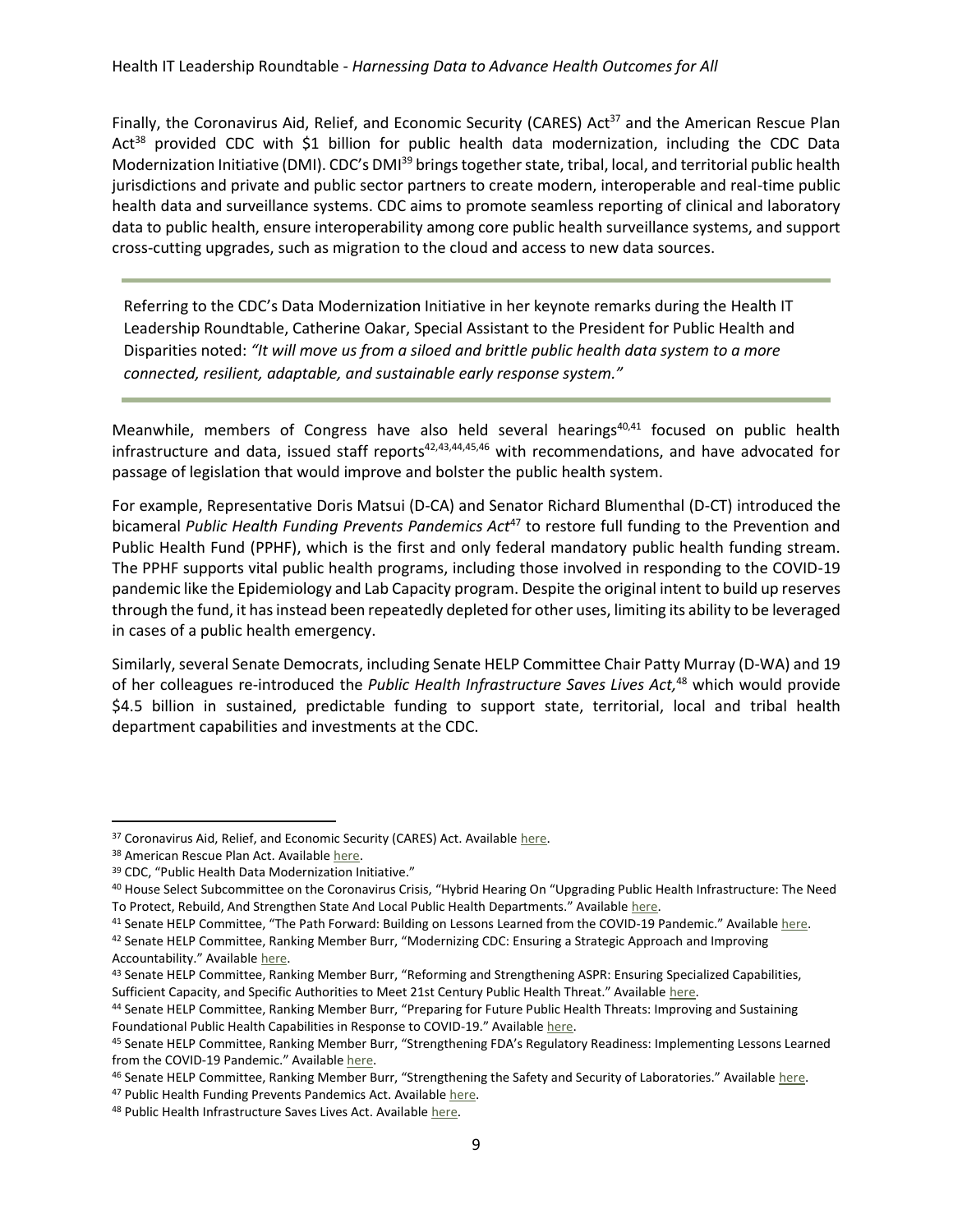*"As we continue our efforts to end the ongoing COVID-19 crisis and rebuild stronger and fairer, it's critical we end the cycle of crisis and complacency when it comes to funding for public health,"*  Senate HELP Committee Chair Murray said*. "And the better funded and prepared our public health system is before a crisis, the more lives it will be able to save during one."*

#### *Public/Private Partnerships and Collaborations*

The private sector has been crucial to supporting federal, state, and local governments in their public health response to COVID-19, especially with respect to leveraging data collection and exchange to improve monitoring and surveillance, to better target communications and outreach, and to identify and mitigate gaps and disparities.

*"In Colorado, we've had a longstanding partnership with our Public Health Department… serving as the conduit between the investments being made in the private sector and doing our best to make sure that that information is bidirectional in nature*, m*eaning it not only provides support to public health departments and their necessary reporting requirements, but also makes sure we have data in the hands of providers taking care of the population,"* said Morgan Honea, Executive Vice President of Contexture and Chief Executive Officer for the Consortium for State and Regional Interoperability, during the Roundtable.

Coordination among public, private and community stakeholders can help to ensure that outreach and resources are targeted to high-need areas. Many states have partnered with clinicians through state health information exchanges (HIEs) and health care consortia to augment state immunization data with data contained in electronic health records (EHRs) and insurance claims. For example, Maryland's HIE, CRISP, is working with the Department of Health to match data from the state immunization information system with Medicare and Medicaid claims and prior hospitalizations from an all-payer claims database. Combining these data has allowed the state to leverage more accurate and complete race and ethnicity data to promote equity and engage higher-risk populations.<sup>49</sup>

Other cross-sector partnerships have been successful in utilizing data to target high-risk populations for COVID-19 vaccines. In early March 2021, the White House, America's Health Insurance Plans (AHIP) and Blue Cross Blue Shield Association (BCBSA) announced the Vaccine Community Connectors pilot initiative, which aimed to vaccinate two million people over the age of 65 in the most vulnerable communities across the country. Participating health insurance plans used their data and analytic expertise to identify populations at higher risk of poor outcomes in areas with inequitable vaccination rates and contact them to answer their questions, facilitate vaccine registration and appointment scheduling, and coordinate services to overcome barriers that may stand between them and getting vaccinated, such as transportation. More than 50 payers have joined AHIP and BCBSA in the vaccine initiative, which has expanded to include Medicaid members and other underserved communities. The program surpassed its two-million-person goal in under 100 days.<sup>50</sup>

<sup>&</sup>lt;sup>49</sup> Duke Margolis Center for Health Policy, "Building Public-Private Partnerships to Support Efficient and Equitable COVID-19 Vaccine Distribution, Access, and Uptake." Available [here.](https://healthpolicy.duke.edu/sites/default/files/2021-04/Duke-Margolis_Public-Private-Partnership_Final.pdf)

<sup>&</sup>lt;sup>50</sup> BlueCross BlueShield, "Health Insurance Providers Help Vaccinate More Than 2 Million Seniors Against COVID-19 in Underserved Communities." Available here.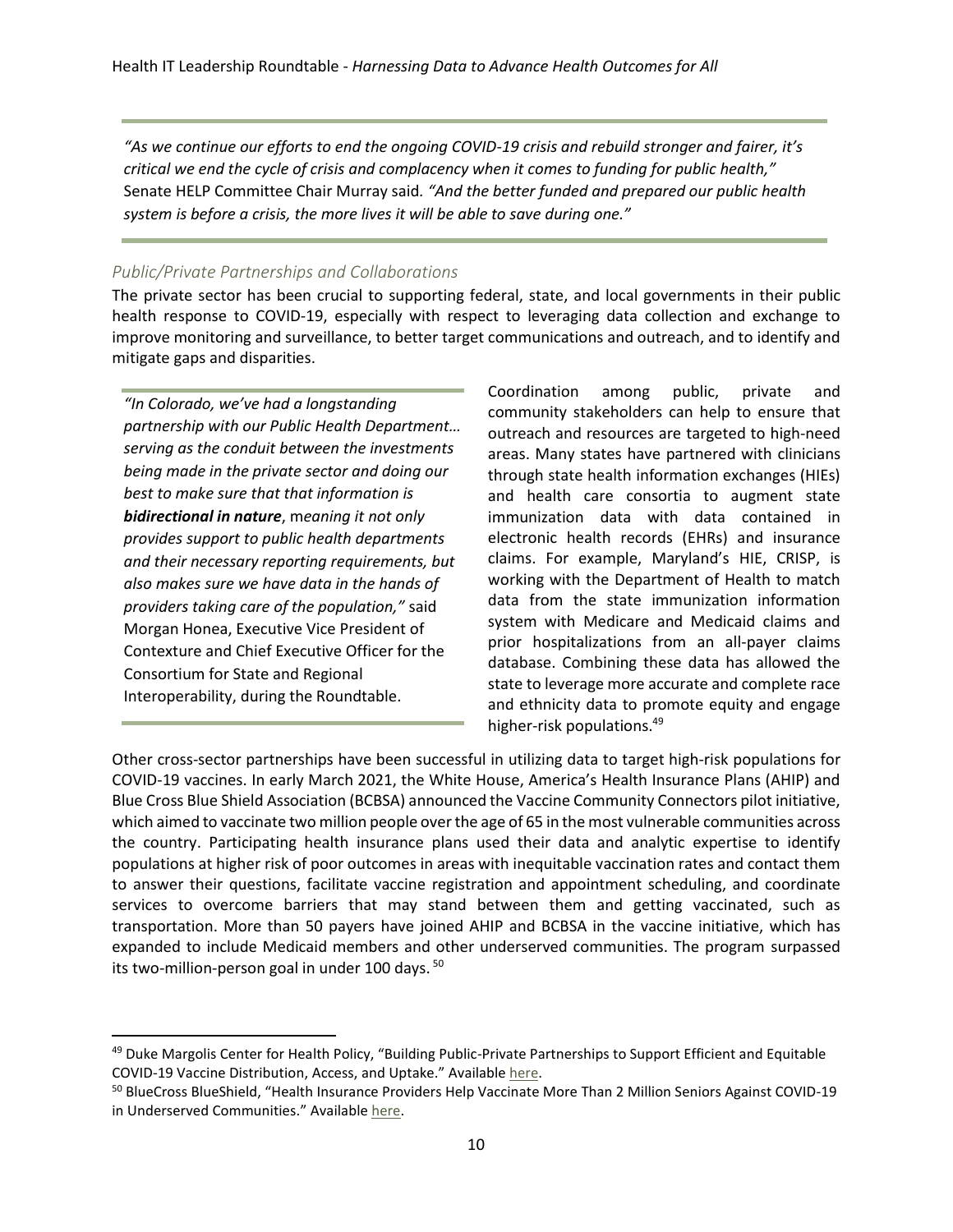To support community-based efforts, Data Across Sectors for Health (DASH), funded by RWJF, is building local capacity for multi-sector data-sharing, specifically the capacity, the movement and the evidence base to inform equity and lifting up disadvantaged and underserved communities.<sup>51</sup> DASH is focusing on bringing communities and states together on data sharing collaboratives to advance community data sharing and data integration efforts. DASH's latest partnership will grant awardees funding to support local or state governments – in collaboration with community partnerships – to advance the use of COVID-19 relief funds to support data-sharing and data-integration efforts that aim to improve health, equity, and well-being in local communities. 52

As highlighted throughout the Roundtable, Congress and the Biden Administration, as well as the private sector, should utilize the lessons learned during the pandemic and build upon partnership opportunities to set up the ideal public health system of the future.

#### Key Ongoing Challenges and Needed Steps

The COVID-19 pandemic made evident many of the shortcomings of our nation's public health system and highlighted the need for an enhanced, interoperable infrastructure that can seamlessly coordinate with other sectors. Pre-existing weaknesses in the accurate collection and timely sharing of standardized data between federal, state, and local public health departments and across public health and health care systems and organizations hampered insights and limited our ability to fight the spread of COVID-19. Furthermore, persistent funding gaps at the federal, state and local levels, and siloed approaches to funding, may have contributed vastly to our inability to track, prepare for and respond to COVID-19.

While federal, state, and local governments, and the private sector have already made significant strides in bolstering the public health system for the future, additional investments and improvements in health data and data infrastructure are needed to ensure a seamless, interconnected and interoperable system.

Successful public-private partnerships, as well as partnerships with community-based organizations, can reach their full potential and drive improved health for all when they are equipped with faster and more informed data insights that can be shared across sectors. Data infrastructure must be sufficient to support all aspects of public health including surveillance and reporting, clinical outcomes, social determinants of health, and connectivity between health care clinicians and social needs supports. Together, public health data insights and subsequent responses may be more connected, sustainable and more equitably distributed across our nation.

<sup>&</sup>lt;sup>51</sup> Data Across Sectors for Health. Available [here.](https://dashconnect.org/funding-opportunities/lapp/)

<sup>52</sup> Data Across Sectors for Health, "Learning and Action in Policy and Partnerships (LAPP)." Available here.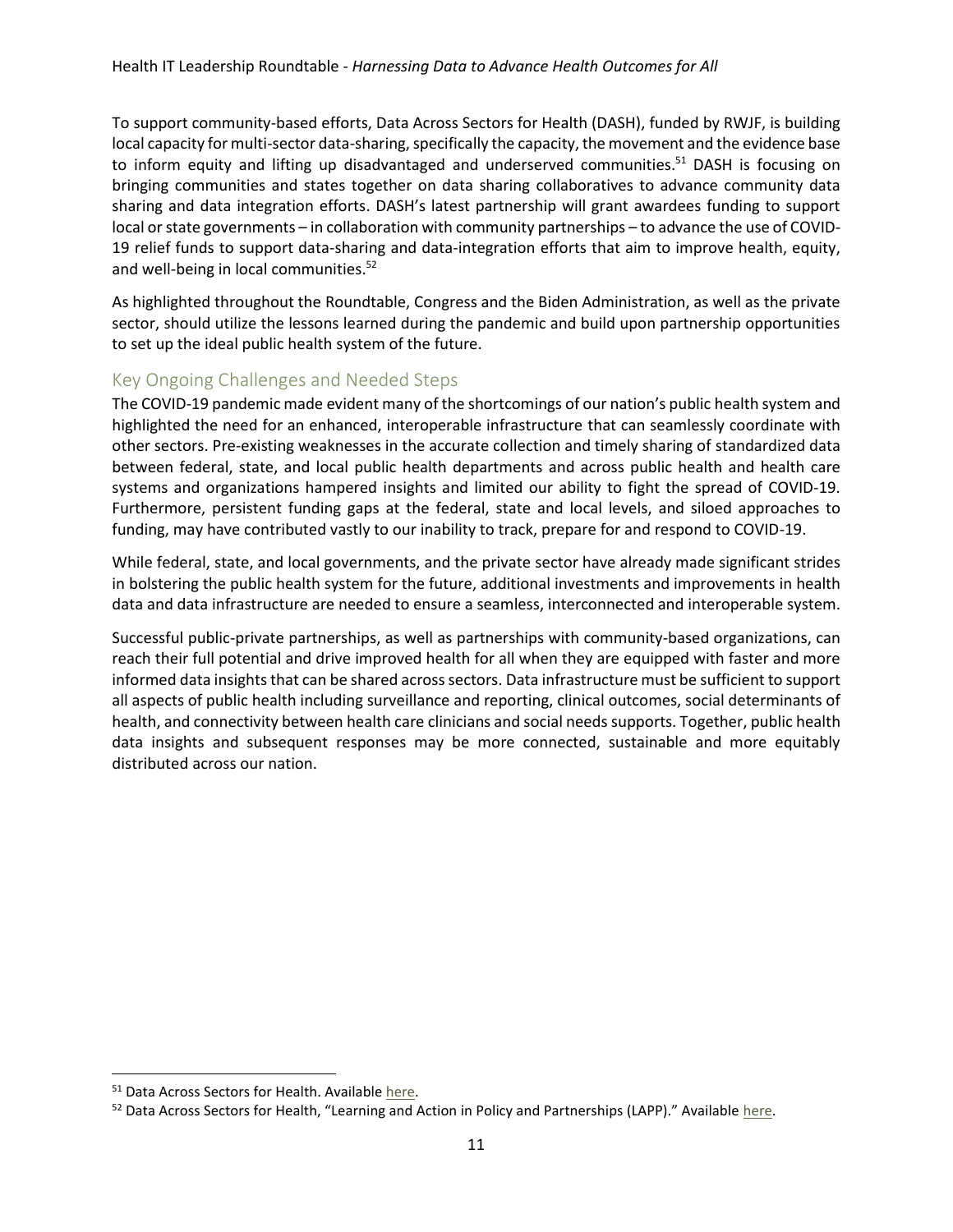# Key Takeaways and Recommendations

#### Advancing Health Equity Through Health Data and Infrastructure

- *Enable the collection of standardized race, ethnicity, and language (REL) data across programs by supporting ongoing development and wide adoption of uniform industry standards*. Industry standards will enable organizations and programsto improve the collection of race and ethnicity data, and stratify data by race, ethnicity, and other demographics where feasible in reports. Federal incentives and funding can help to support greater adoption.
- *Enable the collection of standardized social needs data as appropriate by supporting ongoing development of industry standards.* Uniform, industry standards will also enable organizations to collect and report standardized social needs data where possible and appropriate, and organizations should take steps to connect patients and consumers with identified social needs with available resources. Federal incentives and funding can help to support screening and collection of data.
- *Ensure industry, government, and communities work together to develop and incentivize adoption of common industry standards.* The federal government should partner with industry and communities to develop and incent the adoption of common data standards for collection and exchange of REL and other demographic and social needs data.
- *Develop industry standards/best practices to ensure privacy is protected and appropriate use of data*. Health care organizations and governments should define appropriate uses for REL and other demographic data, such as social needs data, and ensure that patients and consumers understand what their information is being used for.
- *Partner with trusted entities, such as community-based organizations, to collaborate in screening and collection of information.* Where possible, organizations should partner with local, trusted community members and organizations to help communicate the intent and importance of collecting REL and other demographic and social needs data and to maintain trust.
- *Leverage REL and social needs data to inform where gaps exist, to help in directing resources and in ensuring additional assistance.* Public, private, and community-based entities should ensure that collected data on race, ethnicity, language, or social needs can be aggregated and used to identify disparities, target interventions, and close gaps.

#### Modernizing and Advancing Public Health

- *Appropriate and ensure sustained funding to support a robust public health infrastructure, which includes interoperable systems and workforce capacity.* Congress should provide and maintain sufficient funding for public health systems' improvement, operations, and maintenance.
- *Increase data sharing between public health and health care organizations to support identification of public health threats and to help direct responses.* The federal government should support the development of common standards that can be used to improve data exchange between public health and health care organizations, while maintaining appropriate privacy protections.
- *Establish and maintain multisector collaboration between public, private, and nonprofit organizations to address vaccine hesitancy and to provide targeted outreach to communities.* Partnerships between government, the private sector, and community organizations can help to better identify gaps, target resources, and build trust as part of health care and public health initiatives.
- *Leverage community-based organizations to help supplement public health and health care systems in their public health responses.* Community-based organizations, with their local roots and trusted partners, should be a critical component of any health care or public health response.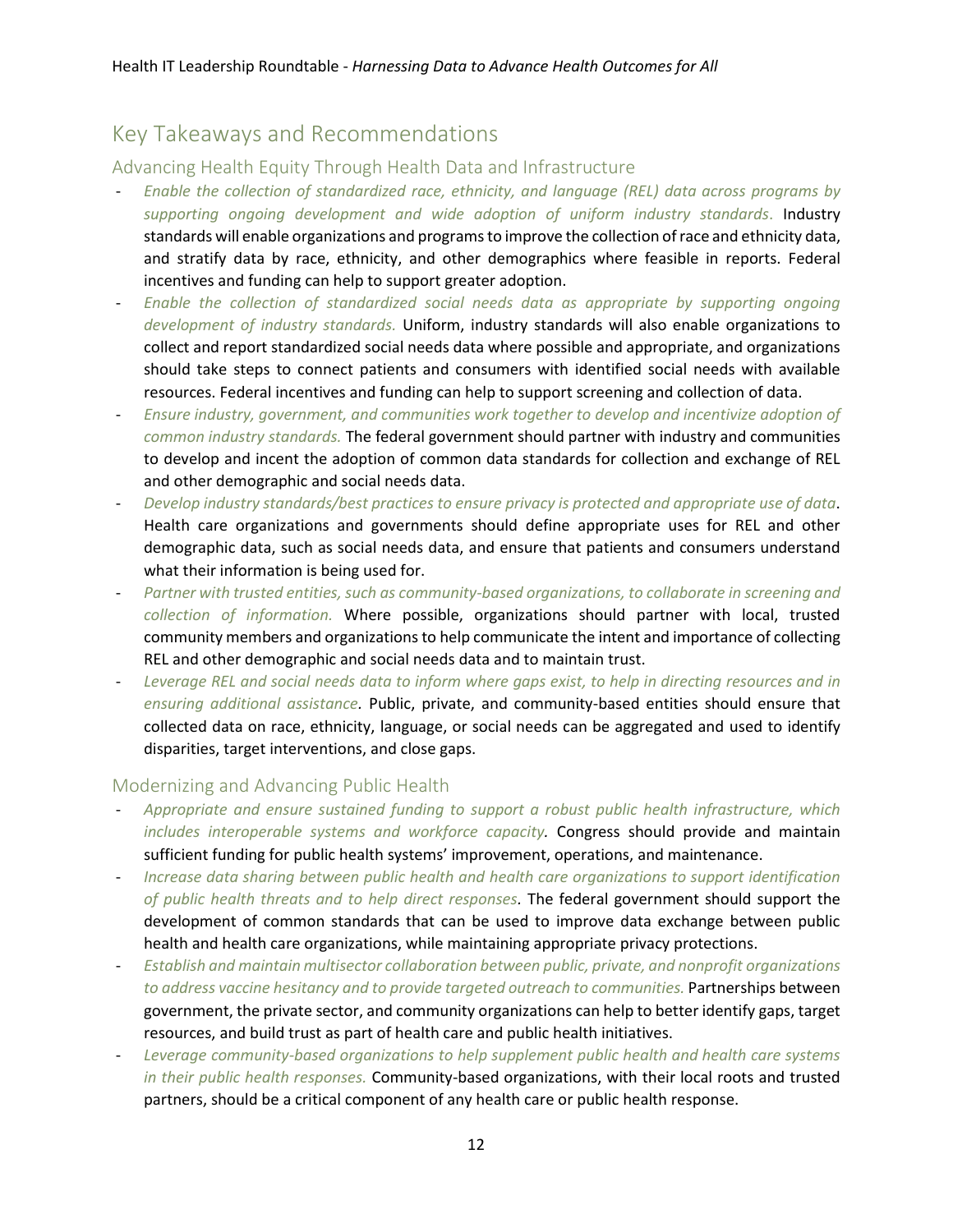# APPENDIX

| <b>Time</b> | <b>Agenda</b>                                                                                                                                                                                                                                                                                                                                                                                                                                                                                                                                                                                                                                                                                                                                                                                     |
|-------------|---------------------------------------------------------------------------------------------------------------------------------------------------------------------------------------------------------------------------------------------------------------------------------------------------------------------------------------------------------------------------------------------------------------------------------------------------------------------------------------------------------------------------------------------------------------------------------------------------------------------------------------------------------------------------------------------------------------------------------------------------------------------------------------------------|
| 9:00 a.m.   | <b>Welcome &amp; Housekeeping</b>                                                                                                                                                                                                                                                                                                                                                                                                                                                                                                                                                                                                                                                                                                                                                                 |
| $9:05$ a.m. | <b>Opening Remarks</b>                                                                                                                                                                                                                                                                                                                                                                                                                                                                                                                                                                                                                                                                                                                                                                            |
| 9:15 a.m.   | Executive Roundtable: Harnessing Health Data to Advance Health Outcomes                                                                                                                                                                                                                                                                                                                                                                                                                                                                                                                                                                                                                                                                                                                           |
|             | Moderator:                                                                                                                                                                                                                                                                                                                                                                                                                                                                                                                                                                                                                                                                                                                                                                                        |
|             | Rachel Roubein, National Health Care Reporter, Washington Post                                                                                                                                                                                                                                                                                                                                                                                                                                                                                                                                                                                                                                                                                                                                    |
|             | Participants:                                                                                                                                                                                                                                                                                                                                                                                                                                                                                                                                                                                                                                                                                                                                                                                     |
|             | Ramsey Alwin, President & Chief Executive Officer, National Council on Aging<br>Shawn Martin, Executive Vice President & Chief Executive Officer, American<br>Academy of Family Physicians<br>Sean Robbins, Executive Vice President of External Affairs, Blue Cross Blue                                                                                                                                                                                                                                                                                                                                                                                                                                                                                                                         |
|             | <b>Shield Association</b>                                                                                                                                                                                                                                                                                                                                                                                                                                                                                                                                                                                                                                                                                                                                                                         |
| 9:50 a.m.   | Perspectives from Congress on Data & Health Equity                                                                                                                                                                                                                                                                                                                                                                                                                                                                                                                                                                                                                                                                                                                                                |
|             | Rachel Dolin, PhD, Professional Staff Member, House Ways & Means<br>Committee, Health Subcommittee<br>Sara Berkemeier-Bell, Policy Advisor, Senator Dan Sullivan of Alaska                                                                                                                                                                                                                                                                                                                                                                                                                                                                                                                                                                                                                        |
| 10:10 a.m.  | Panel #1: Advancing Health Equity through Health Data & Infrastructure                                                                                                                                                                                                                                                                                                                                                                                                                                                                                                                                                                                                                                                                                                                            |
|             | The goal of this panel is to explore how to advance health equity by design. Panelists<br>will discuss how improved collection, standardization, exchange, and reporting of<br>data can support efforts to better identify and address health inequities. Panelists will<br>discuss the current challenges health care organizations and governments face in<br>comprehensively collecting and reporting data on race, ethnicity, and social<br>determinants, highlight the role of public-private partnerships in driving consensus-<br>based standards, and identify policy solutions. Panelists will also discuss how health<br>care infrastructure can best support patients' overall needs, through increased access<br>to care and information, care coordination, and privacy protections. |
|             | Moderator:                                                                                                                                                                                                                                                                                                                                                                                                                                                                                                                                                                                                                                                                                                                                                                                        |
|             | Dr. Lucienne Ide, Chief Executive Officer, Rimidi; Co-Chair of the Health Equity and<br>Access Leadership Coalition (HEAL)                                                                                                                                                                                                                                                                                                                                                                                                                                                                                                                                                                                                                                                                        |
|             | Panelists:                                                                                                                                                                                                                                                                                                                                                                                                                                                                                                                                                                                                                                                                                                                                                                                        |
|             | Dr. Maria Caban Alizondo, Director, Health Information Management<br>Services, UCLA Health System<br>Eliot Fishman, PhD, Senior Director, Health Policy, Families USA                                                                                                                                                                                                                                                                                                                                                                                                                                                                                                                                                                                                                             |

# Health IT Leadership Roundtable October 2021 Agenda